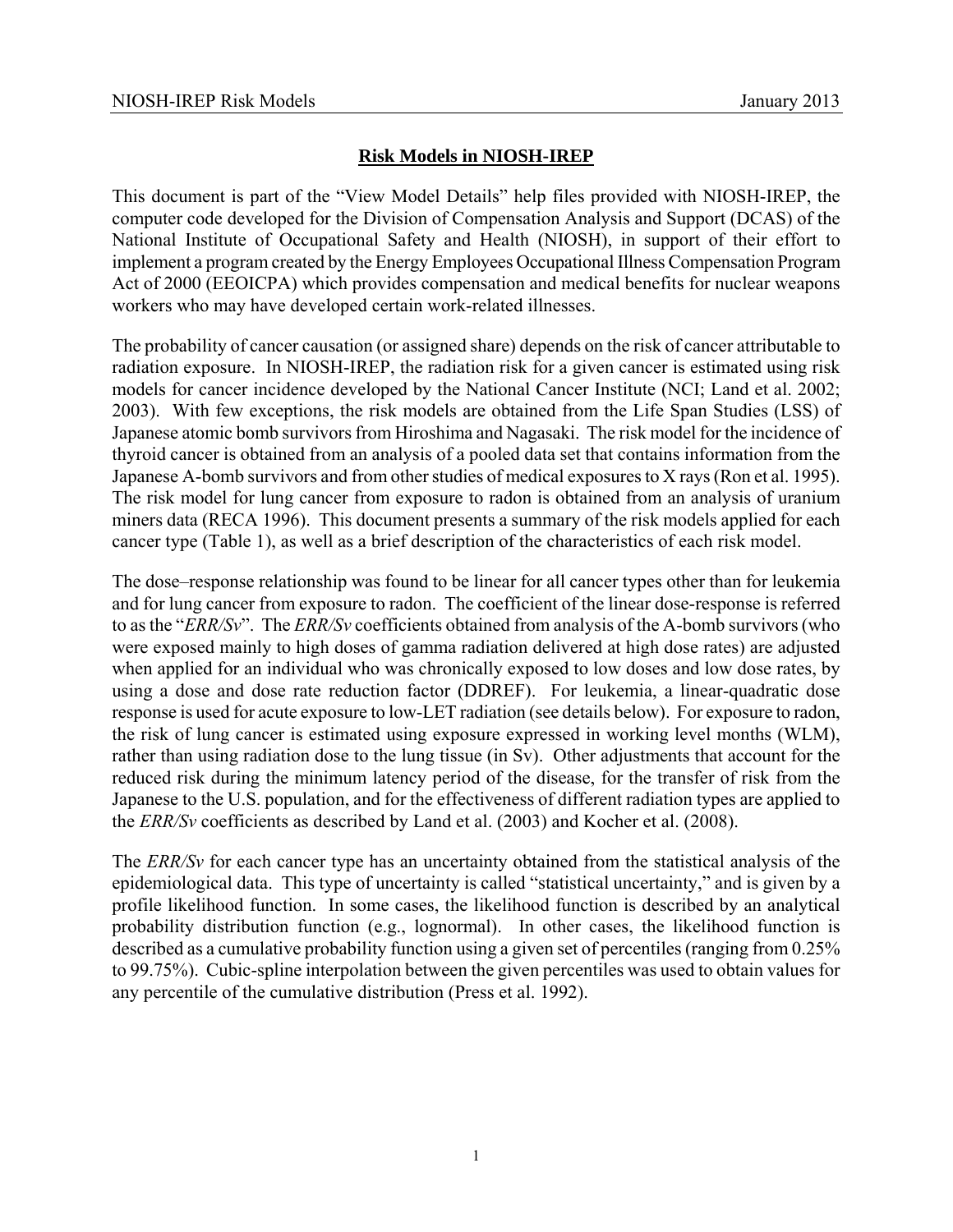The cancer-specific risk models used in NIOSH-IREP can be divided into four broad categories:

- 1) Group 1 cancers: The *ERR/Sv* depends on both age at exposure and age at time of diagnosis of disease (attained age). For a given age at exposure and attained age, the uncertainty in the *ERR/Sv* is described by a lognormal distribution with a known geometric mean and geometric standard deviation. 2) Group 2 cancers: The *ERR/Sv* depends on both age at exposure and attained age, but the structure of the model describing this dependency is different from the model for Group 1. For a given age at exposure and attained age, the *ERR/Sv* is obtained using an age-independent *ERR/Sv* multiplied by an age-dependent modifying factor. The uncertainties in both the age-independent *ERR/Sv* and in the age-dependent modifying factor are used to obtain the uncertainty in the desired *ERR/Sv*. 3) Group 3 cancers: The *ERR/Sv* for cancers in this group does not depend on age at exposure or attained age. That is, for a given cancer, the *ERR/Sv* and its uncertainty is constant for all ages at exposure and attained ages.
- 4) Other cancers: Each cancer type in this group has a unique risk model and is treated individually.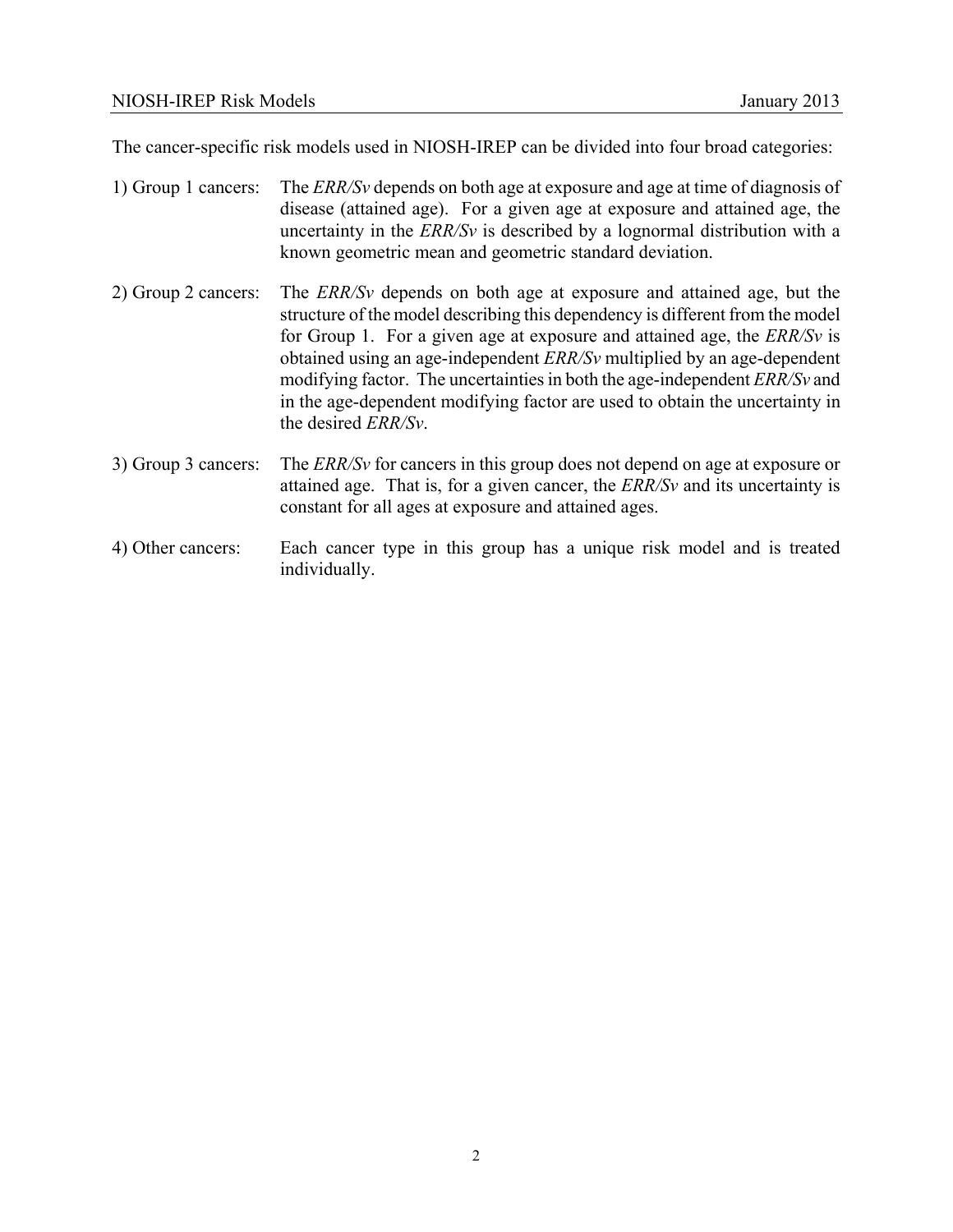#### NIOSH-IREP Risk Models January 2013

| Cancer type <sup>a</sup>                                                                       |                         | <b>Risk model used in calculation</b> |                                                     |
|------------------------------------------------------------------------------------------------|-------------------------|---------------------------------------|-----------------------------------------------------|
| <b>Name</b>                                                                                    | ICD-9 code <sup>a</sup> | Category                              | $ICD-9 codeb$                                       |
| Oral Cavity and Pharynx                                                                        | 140-149                 | Group 2                               | 140-149                                             |
| Esophagus                                                                                      | 150                     | Group 2                               | 150                                                 |
| Stomach                                                                                        | 151                     | Group $1, 2$                          | 151                                                 |
| Colon                                                                                          | 153                     | Group 2                               | 153                                                 |
| Rectum                                                                                         | 154                     | Group 2                               | 154                                                 |
| All digestive                                                                                  | 150-159                 | Group 1                               | 150-159                                             |
| Liver                                                                                          | 155.0                   | Group 1                               | 155.0                                               |
| Gallbladder                                                                                    | 155.1,156               | Group 2                               | 155.1,156                                           |
| Pancreas                                                                                       | 157                     | Group 2                               | 157                                                 |
| Trachea, bronchus and lung                                                                     | 162                     | Other cancers                         | 162                                                 |
| Other respiratory (nasal cavity, larynx, other)                                                | 160, 161, 163-165       | Group 2                               | 160, 161, 163-165                                   |
| Bone                                                                                           | 170                     | Group 2                               | 170-172, 175, 190,<br>194-199                       |
| Connective tissue                                                                              | 171                     | Group 2                               | 170-172, 175, 190,<br>194-199                       |
| Malignant melanoma                                                                             | 172                     | Other cancers                         | 173 (basal cell)                                    |
| Non-melanoma (Basal cell carcinoma)                                                            | 173 (basal cell)        | Other cancers                         | 173 (basal cell)                                    |
| Non-melanoma (Squamous cell carcinoma)                                                         | 173 (squamous cell)     | Group 3                               | 173 (squamous cell)                                 |
| <b>Breast-female</b>                                                                           | 174                     | Group 1                               | 174                                                 |
| Breast-male                                                                                    | 175                     | Group 1                               | 174                                                 |
| Ovary                                                                                          | 183                     | Group 2                               | 183                                                 |
| All female genital (except ovary)                                                              | 179-182, 184            | Group 3                               | 179-182, 184                                        |
| All male genitalia                                                                             | 185-187                 | Group 2                               | 185-187                                             |
| <b>Bladder</b>                                                                                 | 188                     | Group 2                               | 188                                                 |
| Kidney (+etc)                                                                                  | 189                     | Group 2                               | 188-189                                             |
| Eye                                                                                            | 190                     | Group 2                               | 170-172, 175, 190,<br>194-199                       |
| Nervous system                                                                                 | 191, 192                | Group 2                               | 191, 192                                            |
| Thyroid                                                                                        | 193                     | Other cancers                         | 193                                                 |
| Other endocrine glands                                                                         | 194                     | Group 2                               | 170-172, 175, 190,<br>194-199                       |
| Other and ill-defined sites                                                                    | 195                     | Group 2                               | 170-172, 175, 190,<br>194-199                       |
| Lymphoma and Multiple Myeloma                                                                  | 200-203                 | Group 2                               | 200-203                                             |
| Leukemia (all except chronic lymphocytic)                                                      | 204-208, less 204.1     | Other cancers                         | 204-208, less 204.1                                 |
| Acute lymphocytic leukemia                                                                     | 204.0                   | Other cancers                         | 204.0                                               |
| Chronic lymphocytic leukemia                                                                   | 204.1                   | Group 2                               | 200-203                                             |
| Acute myelogenous leukemia                                                                     | 205.0                   | Other cancers                         | 205.0                                               |
| Chronic myelogenous leukemia<br>Bonzoomte the concer for which the probability of concetion is | 205.1                   | Other cancers                         | 205.1<br>right models listed in the lost two solver |

#### Table 1 Risk models used in NIOSH-IREP

 $\alpha$  Represents the cancer for which the probability of causation is estimated, using the risk models listed in the last two columns.<br><sup>b</sup> Represents the cancer types used to derive the risk model from the epidemiological

obtained from a set of cancers different from the cancer for which the probability of causation is estimated.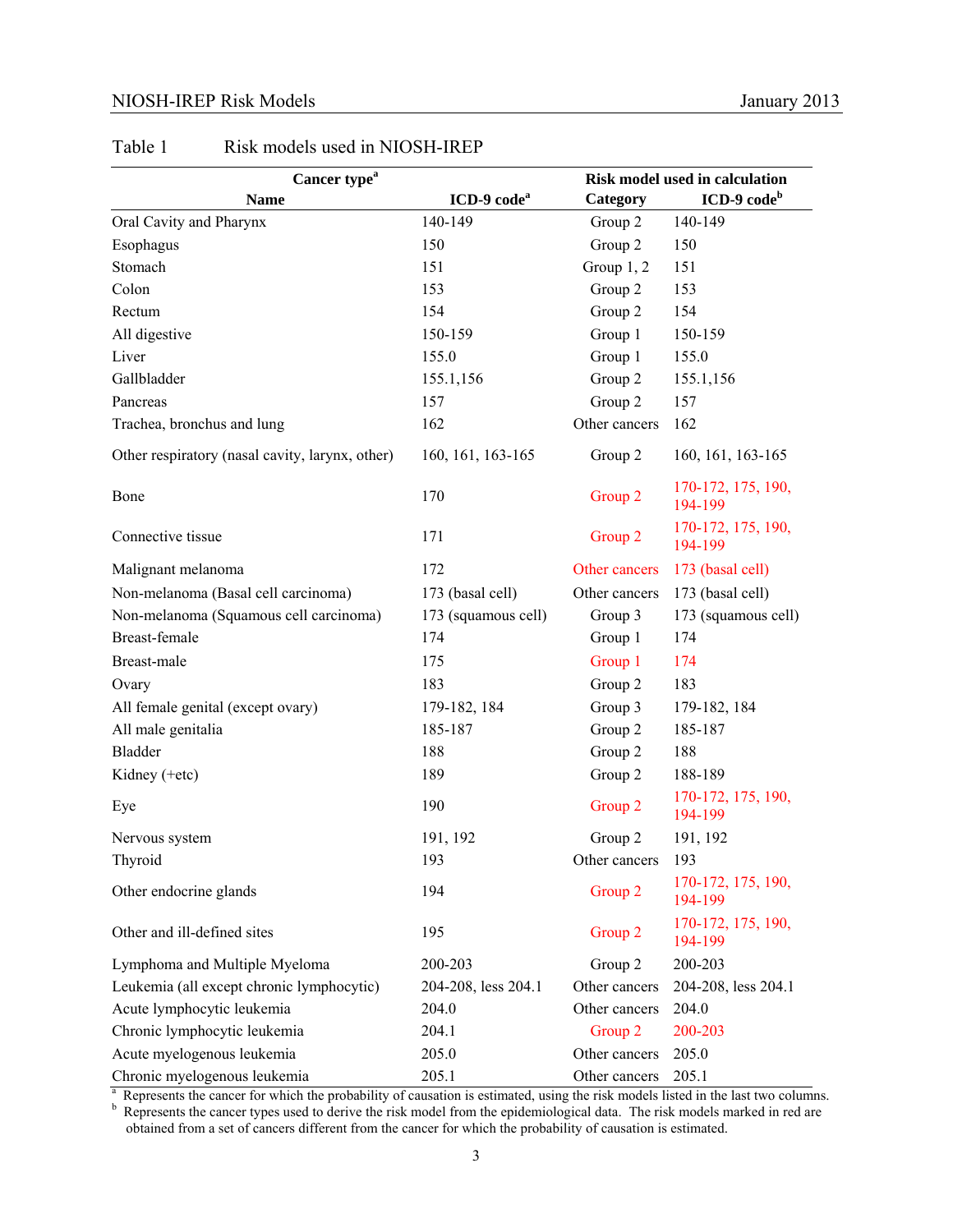## **GROUP 1 CANCERS**

## **All digestive cancers (male and female), stomach (female), liver (male and female), and breast (male and female)**

The risk models in NIOSH-IREP use a general formulation described by the following equation (Land et al. 2003; page 23; equation IV.D.1):

 $ERR = D \times a \times \exp[\beta \times s + \gamma \times f(e) + \delta \times g(a)] = D \times ERR/Sv(s,e,a)$ 

or, equivalently, for  $\alpha > 0$ :

$$
ERR = D \times \exp[\ln(\alpha) + \beta \times s + \gamma \times f(e) + \delta \times g(a)] = D \times ERR/Sv(s, e, a)
$$

where

- $\overline{D}$  $\phi$  = radiation equivalent dose (Sv) to the organ responsible for induction of cancer
- $\alpha$ ,  $\beta$ ,  $\gamma$ ,  $\delta$  = parameters of the model associated with each modifier
- $s =$  sex modifier ( $s = 1$  for females and  $s = 0$  for males)
- $e$  $=$  age at exposure
- $\overline{a}$  $=$  attained age
- $f(e)$  $= \min[\max(-15, e^{-30}), 0]$
- $g(a) = min[ln(a/50),0]$

NIOSH-IREP Risk Models<br> **GROUP 1 CANCERS**<br> **GROUP 1 CANCERS**<br>
All digestive cancers (male and female), stomach (female), liver (male and female), and breast<br>
(male and female)<br>
The risk models in NIOSH-IREP use a general The cancer sites in Group 1 have relatively large numbers of cases, exhibit strong evidence of dependencies with age, and strong correlations occur among various model parameters. For these cancers, a lognormal approximation of the *ERR/Sv* was found. In the logarithmic scale, the sexspecific *ERR/Sv* (at exposure age *e* and attained age *a*) is assumed to be normally distributed with the mean and variance of logarithms defined by the equations below.

mean = ln(
$$
\alpha
$$
) +  $\gamma \times f(e)$  +  $\delta \times g(a)$  and

variance = var(ln 
$$
\alpha
$$
) + 2 × cov(ln  $\alpha$ , $\gamma$ ) × f( $e$ ) + 2 × cov(ln  $\alpha$ ,  $\delta$ ) × g( $a$ )+var( $\gamma$ ) × f( $e$ )<sup>2</sup> +  
2 × cov( $\gamma$ , $\delta$ ) × f( $e$ ) × g( $a$ )+var( $\delta$ ) × g( $a$ )<sup>2</sup>

For a given attained age, the *ERR/Sv* for these cancer types decreases exponentially between ages at exposure of 15 and 30 and is constant outside this interval. Similarly, for a given age at exposure, the *ERR/Sv* decreases linearly with attained age, up to attained age 50, after which it remains constant. The age-at-exposure and attained-age dependencies are modeled by  $f(e)$  and  $g(a)$ .

The *ERR/Sv* developed for female breast cancer is applied to estimate risk of breast cancer for males.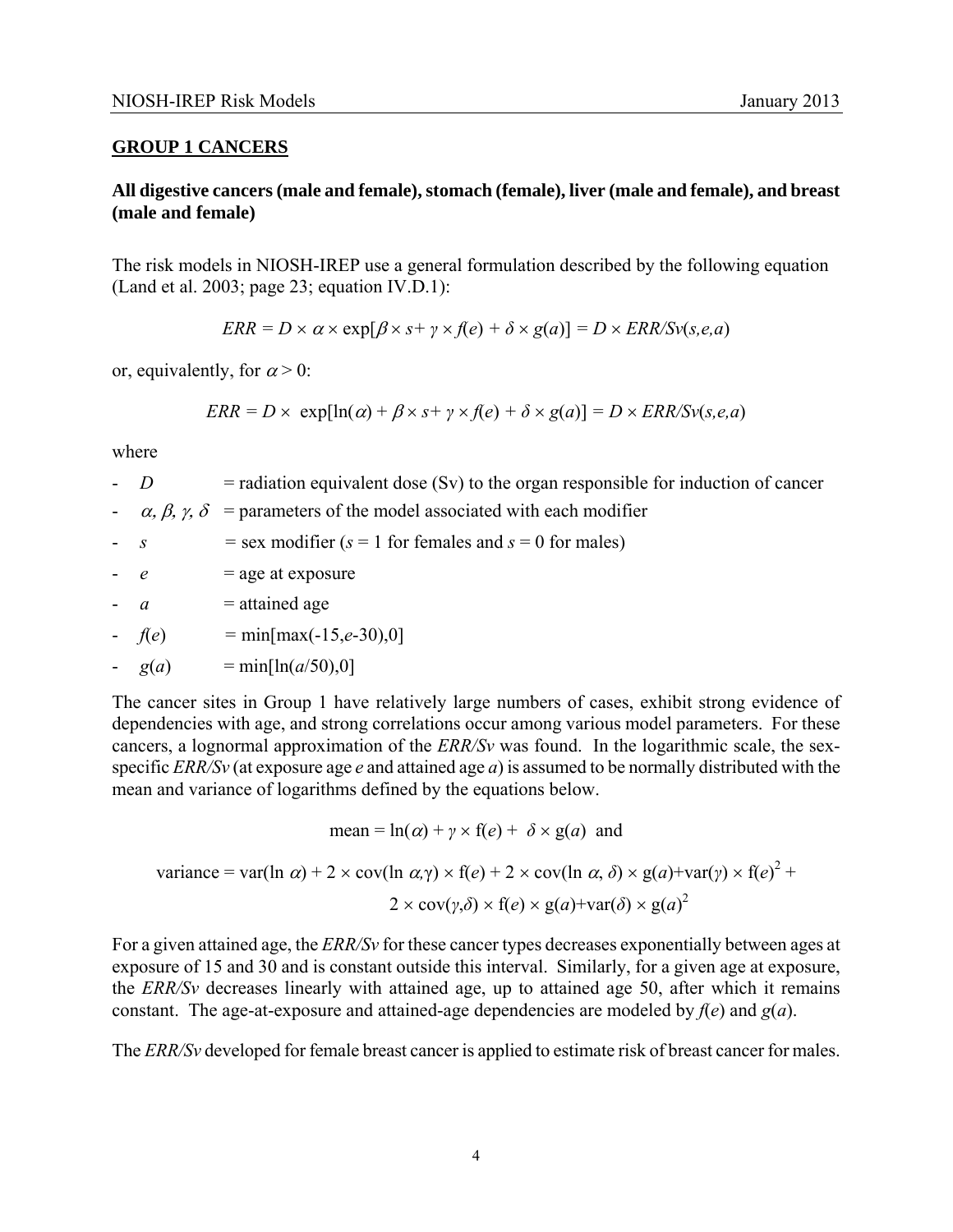#### **GROUP 2 CANCERS**

**Oral cavity and pharynx (male and female), esophagus (male and female), stomach (male), colon (male and female), rectum (male and female), gallbladder (male and female), pancreas (male and female), other respiratory except lung (male and female), ovary (female), male genital (male), bladder (male and female), urinary organs less bladder (male and female), nervous system (male and female), lymphoma and multiple myeloma (male and female), chronic lymphocytic leukemia (male and female), other solid cancers (male and female).** 

The risk model for cancers in this group has the same general formulation as that for Group 1 cancers. However, cancers in Group 2 have a relatively lower number of cases, and no significant correlation was found between the  $\alpha$  parameters and the age-at-exposure and attained-age parameters *γ* and *δ*. Since, the *α* parameters are practically independent of *γ* and *δ*, the *ERR/Sv* (at exposure age *e* and attained age *a*) is approximated by the following equation:

 $ERR/Sv(e,a) = ERR/Sv(s,e=30,a=50) \times F(e,a)$ 

where the age-dependent modifying factor *F(e,a)* is assumed to be independent of the cancer site and is described by a lognormal distribution with a mean of logarithms and a variance of logarithms given by:

$$
\text{mean} = \gamma \times f(e) + \delta \times g(a)
$$
  
variance =  $\text{var}(\gamma) \times f(e)^2 + 2 \times \text{cov}(\gamma, \delta) \times f(e) \times g(a) + \text{var}(\delta) \times g(a)^2$ 

In addition to the individual solid tumors listed above, a set of risk coefficients was derived for all other solid tumors as a group. The model for this group of cancers is called the "residual cancers" risk model, and it is applied to estimate the risk from exposure to radiation for the following cancer types: bone, connective tissues, eye, endocrine glands other than thyroid, and other ill-defined sites (ICD-9 code = 195). For these cancer types, the data were insufficient to derive individual cancer models.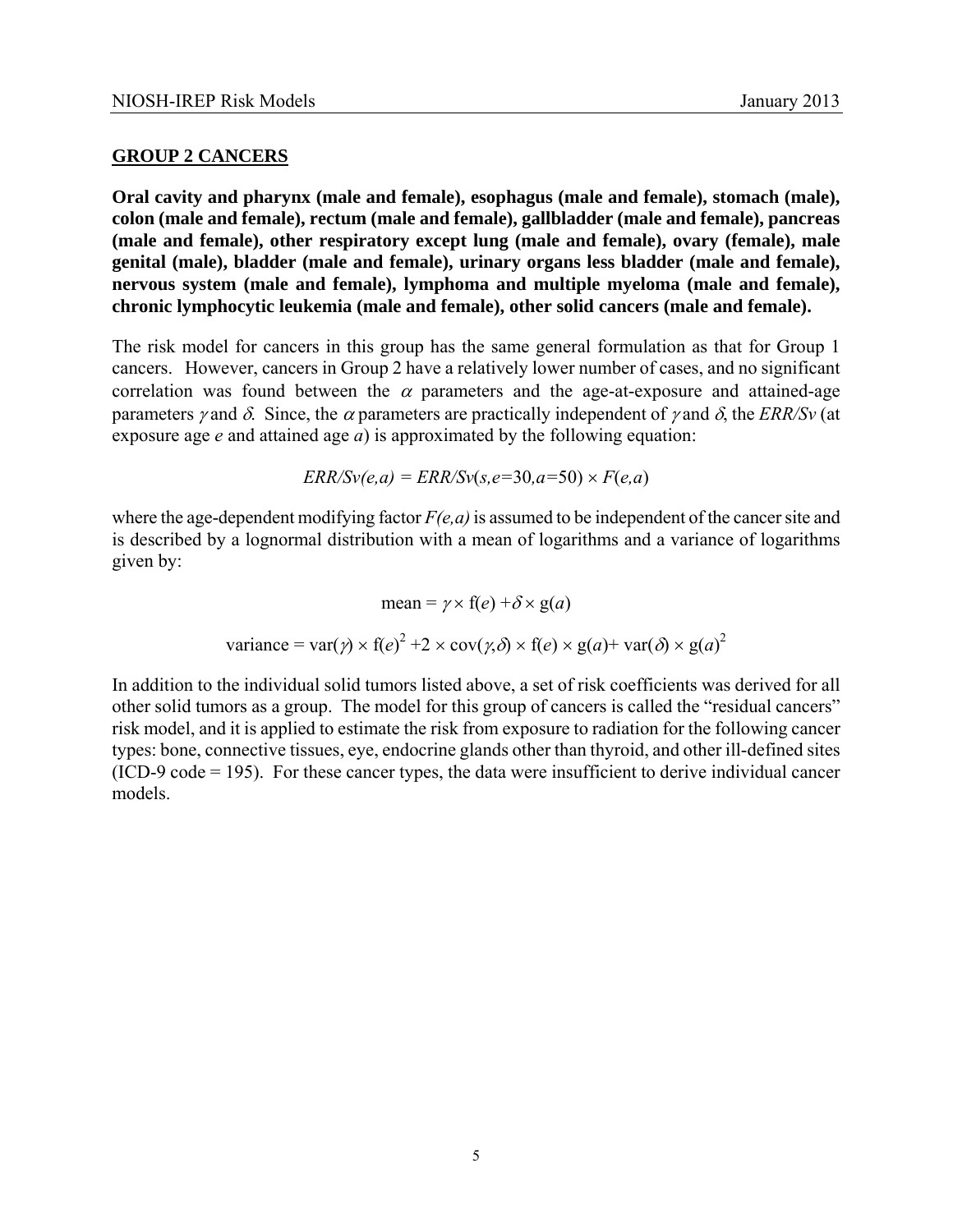#### **GROUP 3 CANCERS**

# **Female genitalia (less ovary), non-melanoma (squamous cell carcinoma; male and female), NIOSH-IREP lung model (male and female)**

The risk model for these cancers shows no age dependency (i.e.,  $\gamma = \delta = 0$ ).

 $ERR = D \times ERR/Sv$ 

The *ERR/Sv* for these cancers apply for all ages at exposure and all attained ages. For squamous cell carcinoma, same *ERR/Sv* are applied for both males and females (i.e., no gender dependency was observed). For NIOSH-IREP lung model the *ERR/Sv* depends on gender. See discussion on Group 4 cancers for more details about squamous cell carcinoma model and NIOSH-IREP lung model.

# **OTHER CANCERS (GROUP 4)**

#### **Malignant melanoma (male and female) and non-melanoma of skin (male and female)**

The dose-response relationship for skin cancer is based on the Japanese A-bomb survivor cohort data. The only cancer subtype for which a significant dose response was obtained is basal cell skin carcinoma, which is a form of non-melanoma. The dose-response relationship for basal cell carcinoma shows only an age-at-exposure dependency. No gender or attained-age dependency was observed.

$$
ERR = D \times \alpha \times \exp[\gamma \times f(e)] = D \times ERR/Sv(e)
$$

where:

 $f(e) = min(max(-30,e-40),0]$ 

 $(f(e) = -30$  for  $e \le 10$ ,  $=e$ -40 for  $10 \le e \le 40$ , and  $= 0$  for  $e \ge 40$ , which means that risk is constant with age at exposure for ages <10 and >40 and decreases exponentially between ages 10 and 40).

The dose-response for basal cell carcinoma is also applied to malignant melanoma cases. For nonmelanoma skin cancers other than basal cell carcinoma (a group of cancers dominated by squamous cell carcinoma), no age dependency could be determined. A single profile for *ERR/Sv* is applied for all ages at exposure, all attained ages and both genders. Thus, in essence, the risk model for squamous cell carcinoma is a Group 3-type risk model.

## **Thyroid**

The dose-response relationship for thyroid cancer was obtained by re-analyzing the pooled data of seven studies which include the studies of Japanese A-bomb survivors and of patients exposed to X rays (Ron et al. 1995). The dose-response from this analysis shows a strong dependency on age at exposure (*e*), and includes exposures in adulthood. Sex-dependency is not statistically significant,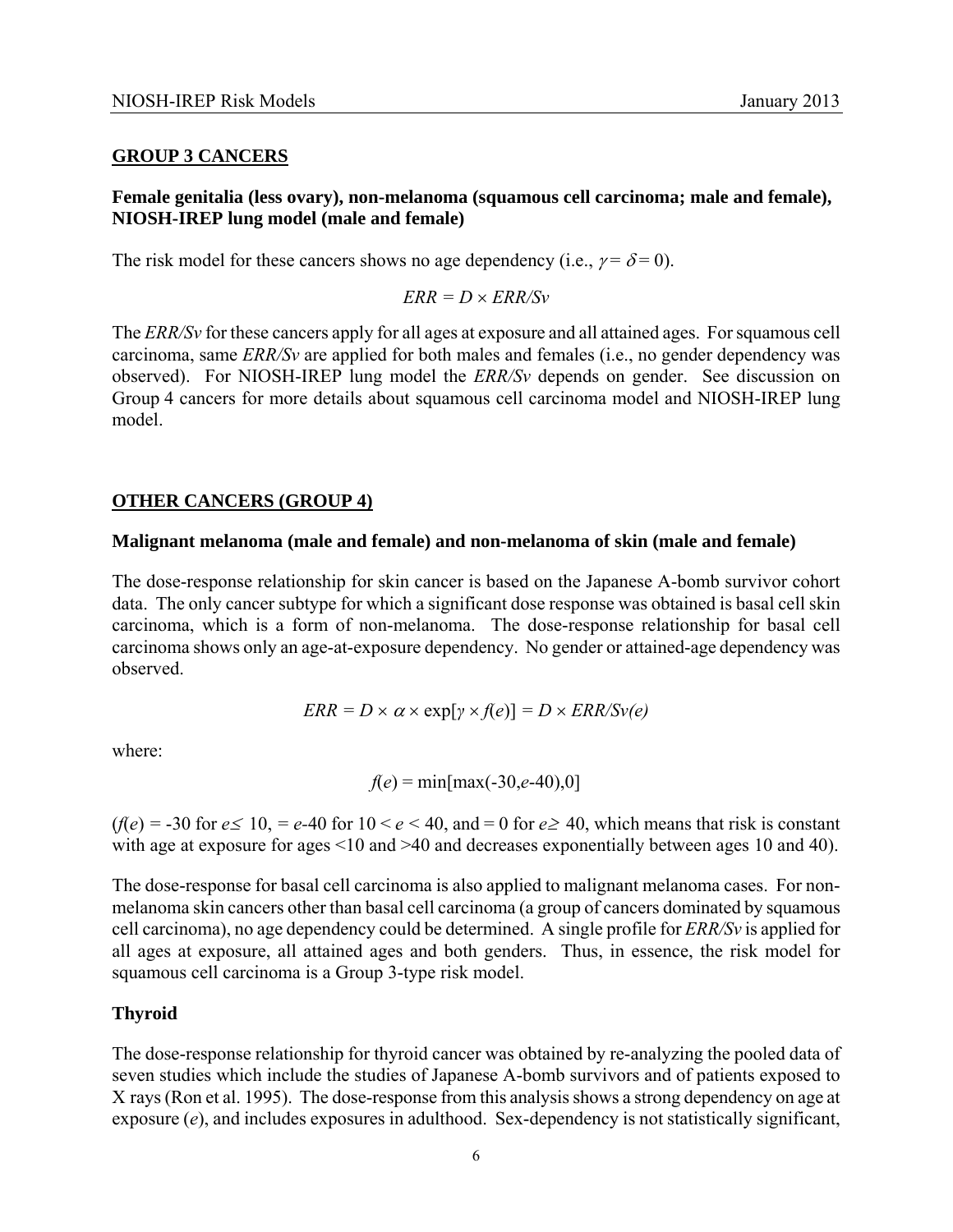but only marginally (p = 0.07). The *ERR/Sv* decreases exponentially with age at exposure from birth until age 50, after which the risk is considered constant with age at exposure.

$$
ERR = D \times \alpha \times \exp[\gamma \times e] = D \times ERR/Sv(e)
$$

The *ERR/Sv* for any given age at exposure (*e*) is described by a lognormal distribution with a geometric mean (*GM*) and a geometric standard deviation (*GSD*) provided by Land et al. (2003).

#### **Leukemia**

NIOSH-IREP estimates the assigned share/probability of causation for the following types of leukemia: acute myeloid leukemia (AML), chronic myeloid leukemia (CML), acute lymphocytic leukemia (ALL), and "leukemia" (as a group).

Despite its name, chronic lymphocytic leukemia (CLL) appears etiologically and clinically to be a lymphoma and is considered to be a form of Non-Hodgkins Lymphoma (NHL) by the U.S. National Cancer Institute (NCI 2009) and the World Health Organization (Harris et al. 1999). NIOSH has reviewed the current literature and epidemiological data on the relationship between radiation and CLL and proposed that CLL be considered as a radiogenic cancer under the Energy Employees Occupational Illness Compensation Program Act of 2000 (EEOICPA). For estimating probability of causation, a risk model for CLL similar to the IREP risk model for lymphoma and multiple myeloma has been developed (Trabalka and Apostoaei, 2010). The CLL risk model has passed the review process and has been incorporated in NIOSH-IREP as a Group 2 cancer, as of 01/24/2013.

The dose-response relationship for leukemia (as a group) is based on all cases of leukemia observed in the Japanese A-bomb survivor cohort, other than chronic lymphocytic leukemia (CLL). A linear quadratic dose-response is used to estimate risk of leukemia from exposure to acute low-LET doses of radiation (Land et al. 2003; page 27, equation IV.D.4).

$$
ERR = (D + D2) \times \alpha \times \exp(\beta \times e + \gamma \times t + \delta \times e \times t);
$$

where

|      | $-1$                             | $=$ radiation dose (Sv)                                   |
|------|----------------------------------|-----------------------------------------------------------|
|      | $-\alpha, \beta, \gamma, \delta$ | $=$ parameters of the model associated with each modifier |
| $-e$ |                                  | $=$ age at exposure                                       |

 $\cdot$  *t* = time since exposure

A linear dose response is used in all other exposure situations (i.e., high-LET and low-LET radiation delivered at low dose rates).

$$
ERR = D \times \alpha \times \exp(\beta \times e + \gamma \times t + \delta \times e \times t)
$$

The dose response for leukemia does not depend on gender. The model parameters  $\alpha$ ,  $\beta$ ,  $\gamma$ , and  $\delta$  are obtained from statistical analysis of the data. The parameter  $\alpha$  corresponds to the excess relative risk for age at exposure  $e = 0$ , and time since exposure  $t = 0$ , given that  $D + D^2 = 1$  (for acute exposures to low-LET radiation), or the dose is  $D = 1$  Sv (for all other exposure situations). For a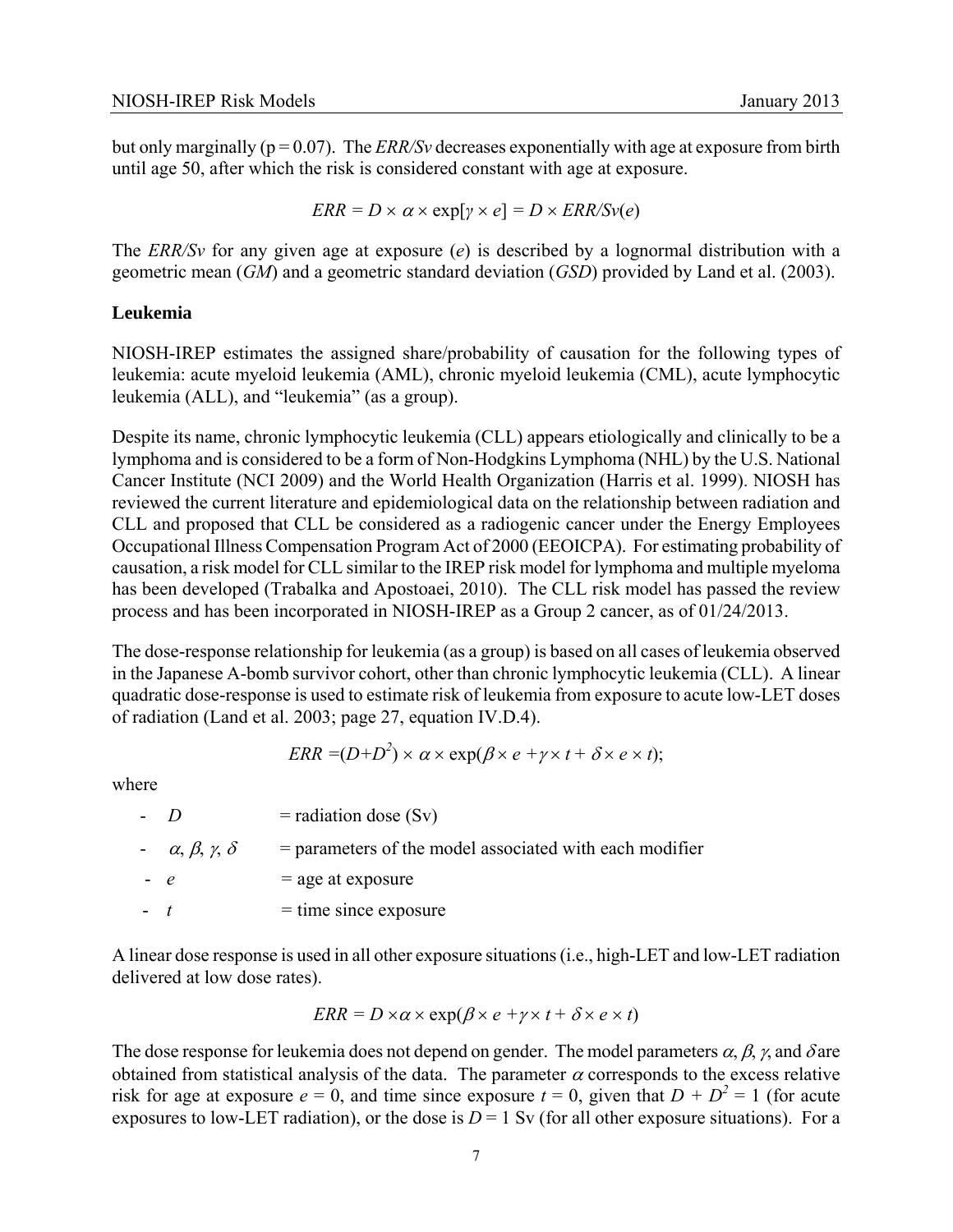given time since exposure, the risk decreases exponentially with increasing age at exposure up to age 55, and is constant after wards. For a given age at exposure, the risk decreases with time since exposure until 50 years after  $exposure<sup>1</sup>$ , and is constant afterwards.

In addition to all types of leukemia as a group, individual types of leukemia were studied using the same dose response model.

# *Acute Myeloid Leukemia (AML)*

risk on age at exposure ( $\beta$  and  $\delta = 0$ ) or gender was observed for AML in the A-bomb survivor The risk of Acute Myeloid Leukemia from exposure to radiation decreases exponentially with time since exposure (*t*) until 50 years after exposure, and is constant afterwards. No dependency of the cohort.

# *Chronic Myeloid Leukemia (CML)*

decreases more rapidly than the risk for females. No dependency on age at exposure ( $e$ ;  $\beta$  and  $\delta$  = The risk of Chronic Myeloid Leukemia from exposure to radiation decreases exponentially with time since exposure (*t*) until 50 years after exposure and is constant afterwards. The risk for males 0) was determined for CML.

## *Acute Lymphocytic Leukemia (ALL)*

 $\overline{\phantom{a}}$ 

When exposure occurs before age 20, the risk of Acute Lymphocytic Leukemia from exposure to radiation decreases exponentially with time since exposure (*t*) until 50 years after exposure, and is constant afterwards. No time-since-exposure dependency was identified for exposure in adulthood. Also, no gender dependency was determined for ALL.

## **Lung cancer from exposures to sources of radiation other than radon**

As of 2/28/06, NIOSH-IREP automatically runs lung cancer claims under both the NIOSH-IREP risk model and the risk model used by the National Institutes of Health in their version of IREP (NIH-IREP). The 99th percentiles of PC produced by the two models are compared and the higher PC is reported. The higher PC value determines the claim outcome. The lower PC value is also reported, but only for information purposes and it has no bearing on the claim outcome. The NIOSH-IREP and NIH-IREP risk models for lung cancer are described below. The main differences between these two models are summarized in Table 2.

<sup>&</sup>lt;sup>1</sup> This statement ignores the increase in risk with increasing time since exposure during the latency period of leukemia. The latency period for leukemia may last between 1 and 5 years.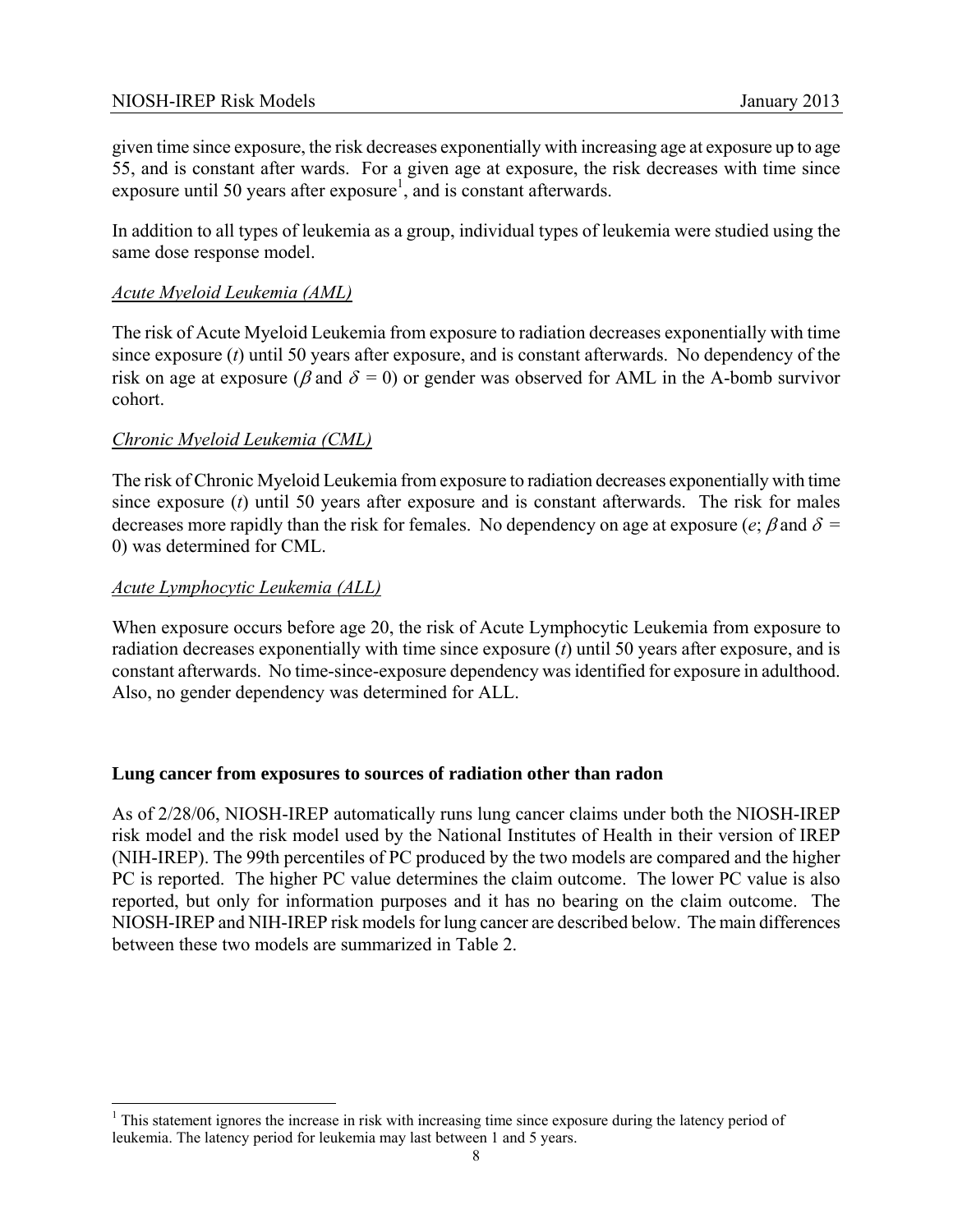| Areas                            | NIOSH-IREP                                                                                                                                                                  | NIH-IREP                                                                                                                                                                                                                        |
|----------------------------------|-----------------------------------------------------------------------------------------------------------------------------------------------------------------------------|---------------------------------------------------------------------------------------------------------------------------------------------------------------------------------------------------------------------------------|
| Risk model                       | No age dependency (parameters $\gamma$<br>$\bullet$<br>and $\delta \equiv 0$ under all conditions)                                                                          | Age dependency ( $\gamma \neq \delta \neq 0$ under<br>all conditions)                                                                                                                                                           |
| Parameter<br>uncertainty         | Sex-specific likelihood profiles for<br>$\bullet$<br>parameter $\alpha$ (given as an average<br>over all smoking categories)                                                | Sex-adjusted likelihood profiles for<br>parameter $\alpha$ (given for never<br>smokers)                                                                                                                                         |
|                                  |                                                                                                                                                                             | Sex (β) and age $(γ, δ)$ parameters<br>are correlated                                                                                                                                                                           |
| Transfer to the US<br>population | Trapezoidal probability distribution<br>which assigns a uniform weight<br>between the additive and<br>multiplicative transfer model                                         | 50% weight assigned to the<br>additive model                                                                                                                                                                                    |
|                                  |                                                                                                                                                                             | 50% weight given to the<br>trapezoidal distribution which<br>assigns a uniform weight between<br>the additive and multiplicative<br>transfer model                                                                              |
| Radiation-smoking<br>interaction | $[x + (1-x)WS^*]$ , where x is always<br>described as a triangular<br>distribution $(0, 1, 1.1)$ .<br>Multiplicative model has a heavier<br>weight than the additive model. | $[x + (1 - x)WS *],$<br>For exposure to alpha particles, $x$ is<br>$\bullet$<br>described as a triangular<br>distribution $(0, 1, 1.1)$ .<br>Multiplicative model has a heavier<br>weight than the additive model.              |
|                                  |                                                                                                                                                                             | For exposures to radiation types<br>other than alpha particles, 50%<br>weight is assigned to case where $x$<br>follows a triangular distribution (0,<br>1, 1.1), and 50% weight to case<br>where $x \equiv 0$ (additive model). |

| Table 2 | Summary of differences between NIOSH-IREP and NIH-IREP versions of lung |
|---------|-------------------------------------------------------------------------|
|         | cancer risk models                                                      |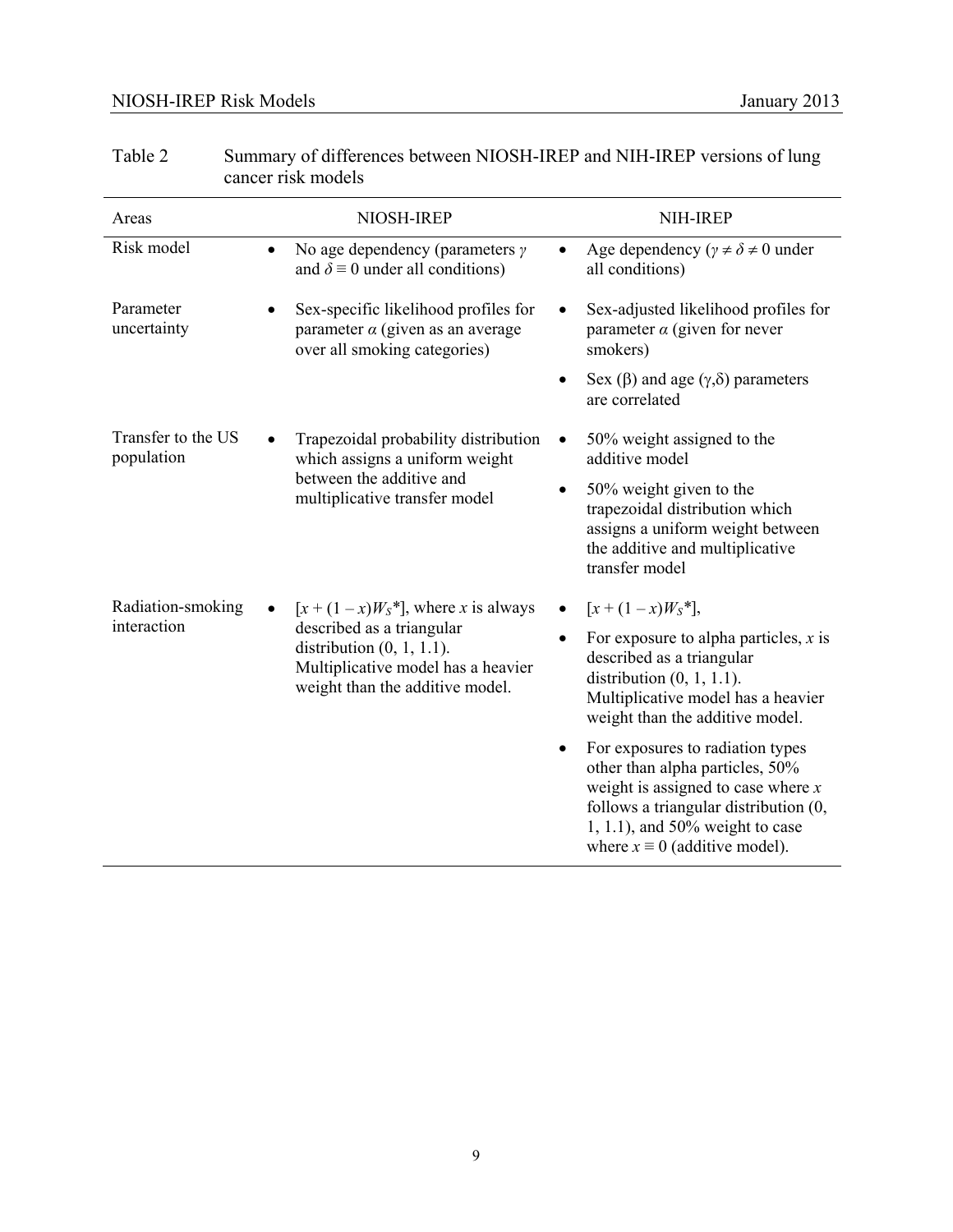#### NIOSH-IREP risk model for lung cancer

The NIOSH-IREP risk model for lung cancer was derived from epidemiologic studies of a cohort of both smokers and non-smokers Japanese A-bomb survivors. The model is described by the following equation (page 25 in Land et al. 2002):

$$
ERR = D \times \alpha(s) \times \exp[\gamma \times f(e) + \delta \times g(a)] = D \times ERR/Sv
$$

where

 $\overline{a}$ 

| $\overline{D}$            | $=$ radiation dose (Sv) delivered to lung                      |
|---------------------------|----------------------------------------------------------------|
| $-\alpha, \gamma, \delta$ | $=$ parameters of the model associated with each modifier      |
| $- S$                     | $=$ sex modifier                                               |
| $-$ f(e)                  | $= min(max(-15,e-30),0]$ where <i>e</i> is the age at exposure |
| $- g(a)$                  | $= min(ln(a/50), 0)$ where <i>a</i> is the attained age        |
|                           |                                                                |

No age effects are included in the NIOSH-IREP risk model for lung cancer (i.e.  $\gamma = \delta = 0$ ). The profile for  $\alpha$  was obtained for males and females separately. Thus, in essence, the NIOSH-IREP risk model for lung cancer is a Group 3-type risk model. In particular,  $\alpha$  is the *ERR/Sv* for any age at exposure and any attained age, for a population of both smokers and non-smokers.

The NIOSH-IREP risk model is used to estimate risk of lung cancer in the U.S. population by accounting for the differences in the baseline rates of lung cancer in the Japanese and U.S. population. The transfer from the Japanese to the U.S. population can be done using an additive transfer model, a multiplicative transfer model, or a transfer model which predicts a risk that falls between the risk predicted by the additive and multiplicative models. The NIOSH-IREP lung model assumes complete lack of knowledge about the correct model for transfer between populations. That is, the transfer between populations is modeled using a trapezoidal probability distribution that assigns uniform weight between the additive and multiplicative models, and a small probability (4.5%) that the transfer model can be sub-additive or super-multiplicative.

To estimate probability of causation for different smoking categories, including never smokers, the *ERR/Sv* is multiplied by the term:  $[x + (I - x)W_S^*]$ , where  $W_S^*$  is the smoking adjustment factor<sup>2</sup>. The uncertainty distribution for *x* allows the *ERR/Sv* for lung cancer to range from that obtained with an additive interaction  $(x = 0)$  to that obtained with a multiplicative interaction  $(x = 1)$ . The parameter *x* is described by a triangular distribution with a minimum value of 0, a mode of 1.0 and a maximum value of 1.1. This triangular distribution gives more weight to the multiplicative model, with a probability of about 0.10 for a super-multiplicative interaction  $(x > 1)$ .

<sup>&</sup>lt;sup>2</sup> There are 3 major choices for smoking history in NIOSH-IREP: (1) never smoker, (2) former smoker, and (3) current smoker. The current smoker category is further subdivided according to the number of cigarettes smoked per day. Values of the smoking adjustment factor *W\** are provided for each smoking category, normalized to a population of both smokers and non-smokers. These values are presented under the "Transfer to U.S. population" area of the "View Model Details" help files in NIOSH-IREP, and they can also be found in Land et al. (2003).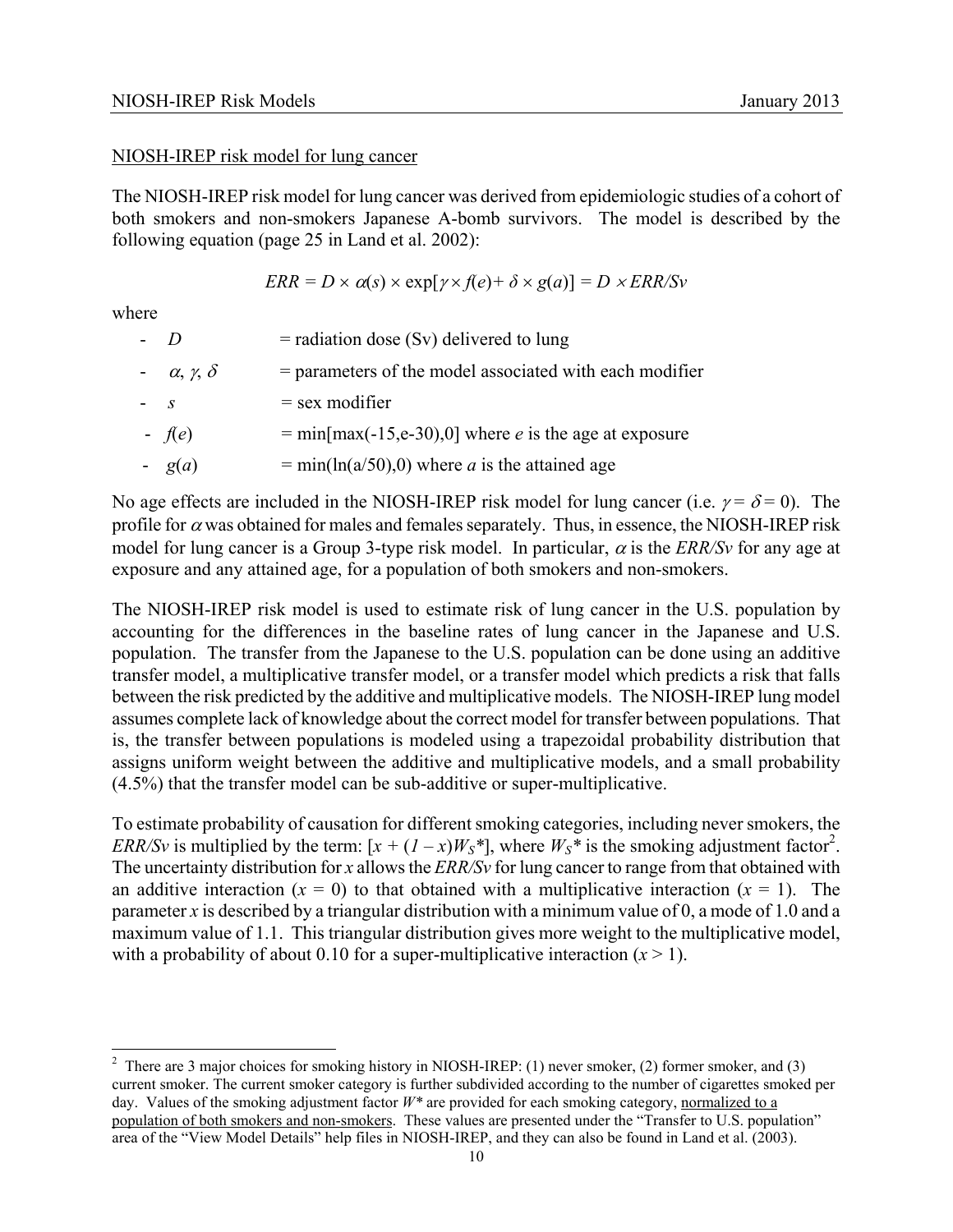#### NIH-IREP risk model for lung cancer

The risk model for lung cancer adopted by NIH in their version of IREP (NIH-IREP) is based on epidemiologic studies of never-smoker Japanese A-bomb Survivors (Pierce et al. 2003). The model is described by the following equation:

$$
ERR = D \times \alpha \times \exp[\beta \times s + \gamma \times f(e) + \delta \times g(a)] = D \times ERR/Sv
$$

where

| $-D$                             | $=$ radiation dose (Sv) delivered to lung                      |
|----------------------------------|----------------------------------------------------------------|
| $-\alpha, \beta, \gamma, \delta$ | $=$ parameters of the model associated with each modifier      |
| $- S$                            | $=$ sex modifier ( $s = +0.5$ females and - 0.5 for males)     |
| $-$ f(e)                         | $= min(max(-15,e-30),0]$ where <i>e</i> is the age at exposure |
| $- g(a)$                         | $= min(ln(a/50), 0)$ where <i>a</i> is the attained age        |

Parameter  $\alpha$  is assumed to be uncorrelated with  $\beta$ ,  $\gamma$ , and  $\delta$ . Parameters  $\beta$ ,  $\gamma$ , and  $\delta$  are correlated. The joint distribution of  $\beta$ ,  $\gamma$ , and  $\delta$  is a multivariate normal with specified means and covariance matrix (this distribution corresponds closely to the profiles for these parameters). This approach is similar to the treatment of cancers in Group 2, except for the sex parameter,  $\beta$ . Parameter  $\alpha$  applies to both males and females, and gender differences are introduced by the sex modifier *s*. Thus, there is a unisex profile for parameter  $\alpha$  for lung cancer, not separate ones for each sex. In particular,  $\alpha$  is the *ERR/Sv* for age at exposure 30 and attained age 50, and represents never smokers.

$$
ERR/Sv(e,a) =ERR/Sv(e=30,a=50) \times F(s,e,a) = \alpha \times F(s,e,a)
$$

The modifying factor  $F(s, e, a)$  is assumed to be independent of  $\alpha$  and is described by a lognormal distribution with a mean and variance of logarithms given by:

mean = 
$$
\beta \times s + \gamma \times f(e) + \delta \times g(a)
$$
, and  
variance =  $\text{var}(\beta) \times s^2 + \text{var}(\gamma) \times f(e)^2 + \text{var}(\delta) \times g(a)^2 + 2 \times \text{cov}(\beta, \gamma) \times s \times f(e) + 2 \times \text{cov}(\beta, \delta) \times s \times g(a) + 2 \times \text{cov}(\gamma, \delta) \times f(e) \times g(a)$ 

For a given attained age, the *ERR/Sv* decreases exponentially between ages at exposure of 15 and 30 and is constant outside this interval. Similarly, for a given age at exposure, the *ERR/Sv* decreases linearly with attained age, up to attained age 50, after which it remains constant.

In the NIH-IREP risk model, the transfer between populations is assumed to be more consistent with the additive model, as indicated in the analysis by Pierce et al. (1993). Thus, when the NIH-model is applied to the U.S. population, a 50% weight is given to the additive model and 50% weight is given to the trapezoidal distribution used by the NIOSH-IREP risk model (which assigns a uniform weight between the additive and multiplicative model).

To estimate probability of causation for different smoking categories, the *ERR/Sv* for never smokers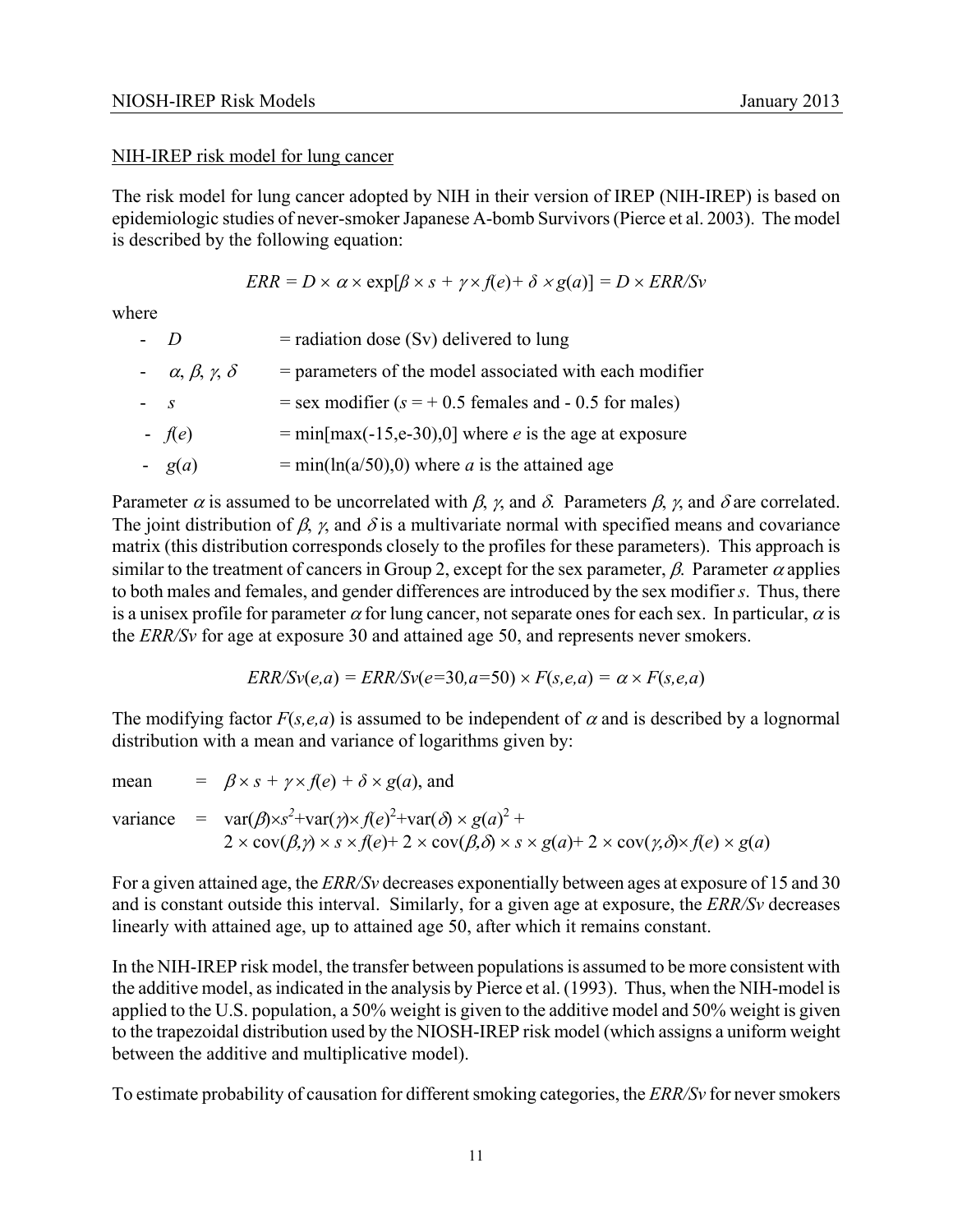is multiplied by the term:  $[x + (1 - x)W_s^*]$ , where  $W_s^*$  is the smoking adjustment factor<sup>3</sup>. The uncertainty distribution for *x* allows the *ERR/Sv* for lung cancer to range from that obtained with an additive interaction  $(x=0)$  to that obtained with a multiplicative interaction  $(x=1)$ . For exposure to radiation types other than alpha particles, a 50% probability is given to the purely additive model (where  $x = 0$ ) and 50% to a triangular distribution with a minimum value of 0, a mode of 1.0 and a maximum value of 1.1. This triangular distribution gives more weight to the multiplicative model, with a probability of about 0.10 for a super-multiplicative interaction  $(x > 1)$ . In cases of exposure to alpha particles, the interaction between radiation and smoking is modeled by assigning 100% weight to the triangular distribution described above (minimum =  $0$ , mode = 1.0 and maximum = 1.1) which gives more weight to the multiplicative model, as indicated by uranium miners studies.

#### **Lung cancer from exposure to radon**

 $\overline{a}$ 

The risk from exposure to radon is derived from studies of uranium miners (RECA 1996). The risk model depends on the level of exposure to radon (expressed in working level months – WLM) rather than on radiation dose to the lung tissues.

$$
ERR = \alpha \times WLM^{0.82}
$$

exponentially with the attained age (*a*) for  $45 \le a \le 75$  and with the time since last exposure (TSLE) where *WLM* is the number of working level months from exposure to radon provided by the user. Parameter  $\alpha$  represents the risk from exposure to 1 WLM. Alpha was found to decrease for 5 years  $\leq$  TSLE  $\leq$  25 years. Outside these limits,  $\alpha$  is constant and equal to the  $\alpha$  at the respective limit. Parameter  $\alpha$  is dependent on smoking history and is defined for two smoking categories (smokers and never smokers). The values for  $\alpha$  contain a bias correction for the random errors in doses estimated for the uranium miners.

 $3$  There are 3 major choices for smoking history in NIH-IREP: (1) never smoker, (2) former smoker, and (3) current smoker. The current smoker category is further subdivided according to the number of cigarettes smoked per day. Values of the smoking adjustment factor *W\** are provided for each smoking category, normalized to never smokers. These values are presented under the "Transfer to U.S. population" area of the "View Model Details" help files in NIOSH-IREP, and they can also be found in Land et al. (2003).